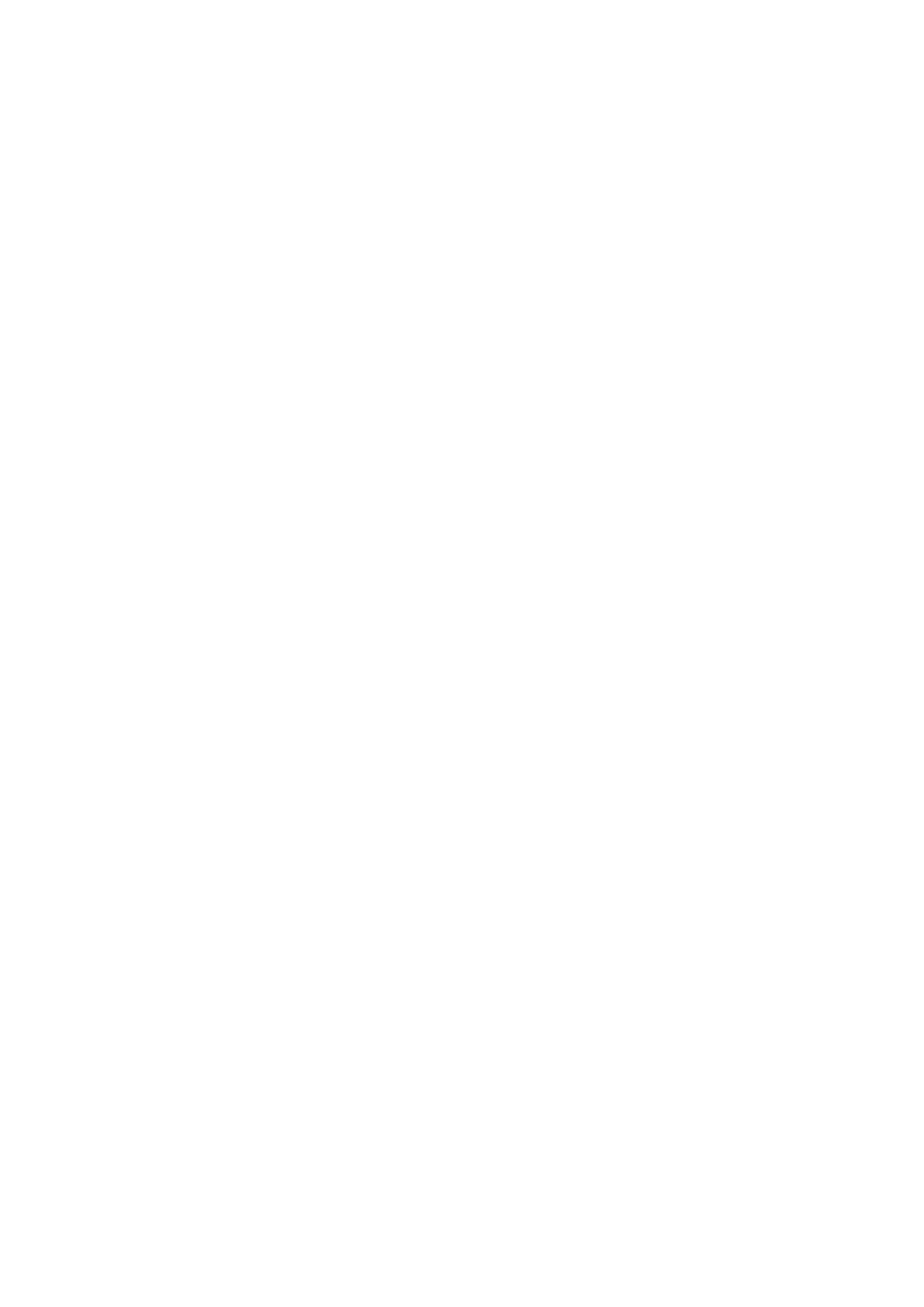# **TABLE OF CONTENTS 23 APRIL 2020**

|    | <b>Business</b><br>Page No.                                             |   |
|----|-------------------------------------------------------------------------|---|
| 4. | <b>Public Excluded</b>                                                  | 5 |
|    | Wellington International Airport Limited shareholder<br>4.1<br>proposal | 5 |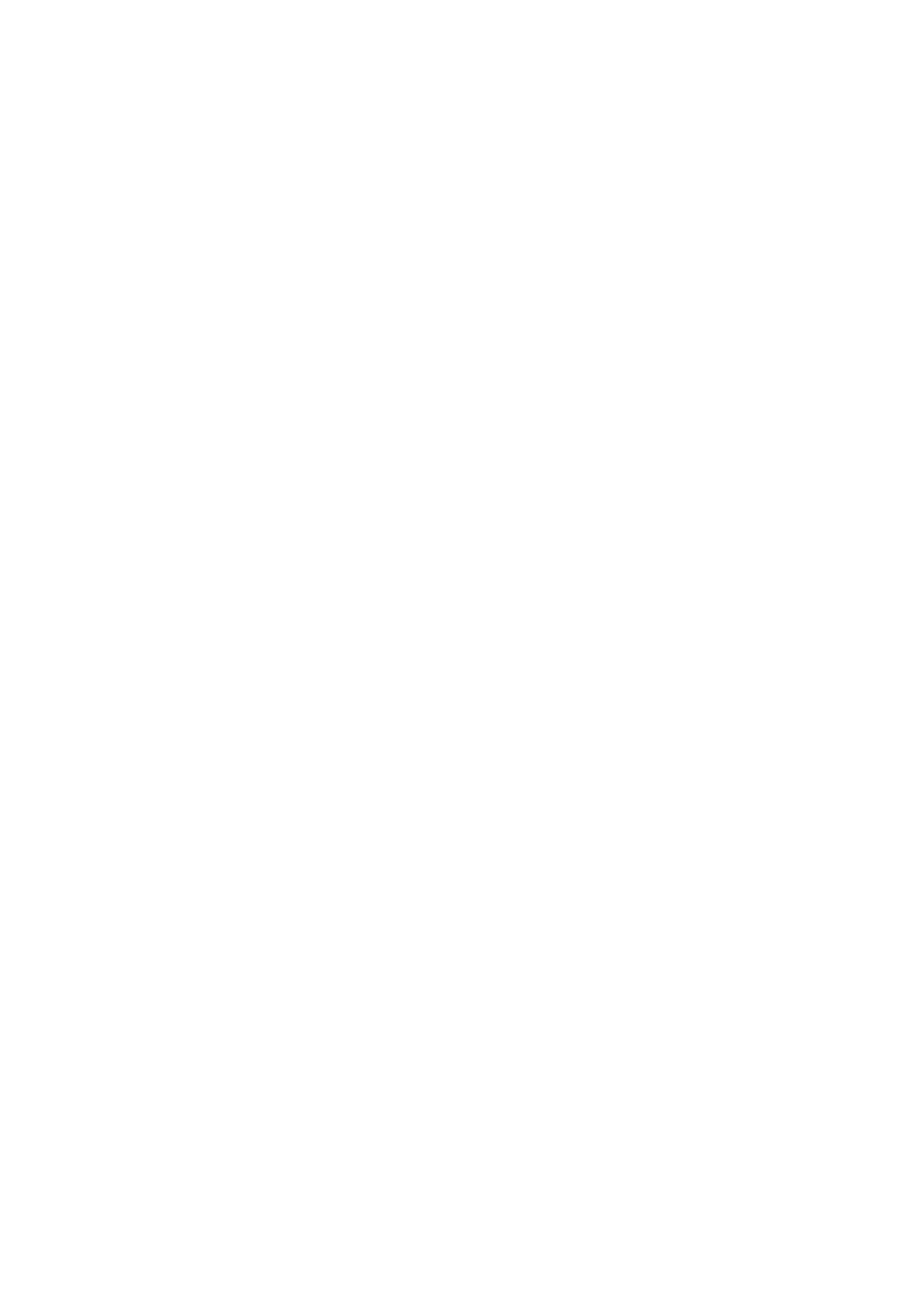### <span id="page-4-0"></span>**4. Public Excluded**

#### <span id="page-4-1"></span>**4.1 Wellington International Airport Limited shareholder proposal**

#### **Moved Councillor Condie, seconded Councillor Foon**

#### **Resolved**

That the Council:

- 1. Receive the information.
- 2. Agree to underwrite the issuance of convertible redeemable preference shares (CRPS) in Wellington International Airport Limited up to a maximum amount of \$25,757,575.
- 3. Agree to delegate to the Chief Executive the authority to finalise the documentation relating to the underwriting in accordance with the terms outlined in this report and execute any associated documentation.
- 4. Note that officers have taken independent advice regarding the need for the underwriting and the terms of the underwriting.
- 5. Note that as part of the ongoing relationship with Wellington International Airport Limited, Council looks forward to working together and engaging with the Company on Council's Te Atakura – First to Zero plan. As part of this Council will work with the Company to make efforts to further enhance the use of public transport to and from the Airport.

**Carried**

**Secretarial note:** With the leave of the meeting, clause 5 was added to the original motion.

**Secretarial note:** The motion moved by Councillor Condie and seconded by Councillor Foon was taken part by part, the divisions for which are as follows:

Clause 5: Note that as part of the ongoing relationship with Wellington International Airport Limited, Council looks forward to working together and engaging with the Company on Council's Te Atakura – First to Zero plan. As part of this Council will work with the Company to make efforts to further enhance the use of public transport to and from the Airport.

#### **For:**

Mayor Foster, Councillor Calvert, Councillor Condie, Councillor Day, Councillor Fitzsimons, Councillor Foon, Deputy Mayor Free, Councillor Matthews, Councillor O'Neill, Councillor Pannett, Councillor Paul, Councillor Rush, Councillor Sparrow, Councillor Woolf, Councillor Young

#### **Against:**

None